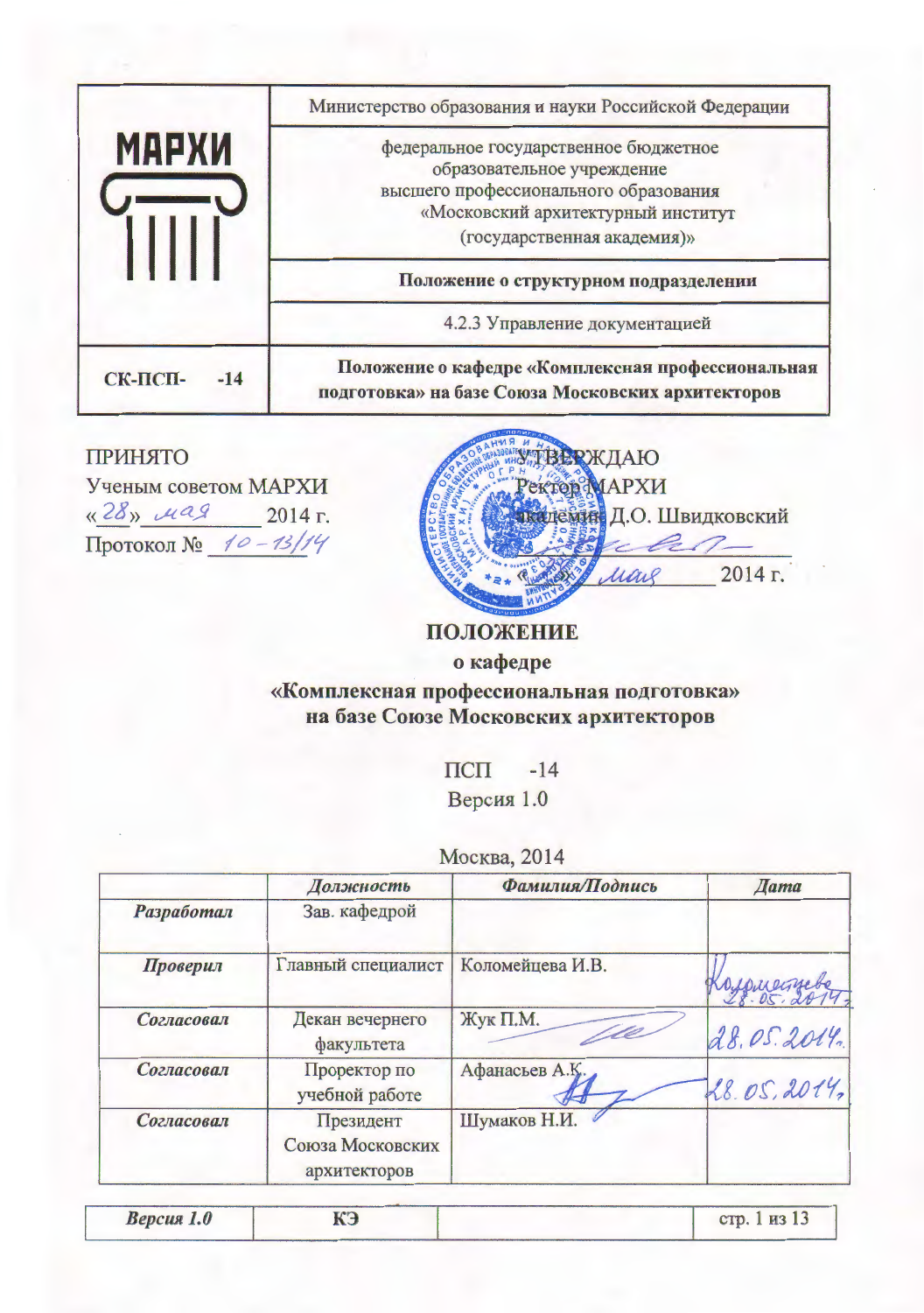#### 1. Общие положения

1.1. Кафедра «Комплексная профессиональная подготовка» на базе Союза Московских архитекторов (далее – Кафедра) является учебно-научным федерального государственного бюджетного структурным подразделением учреждения профессионального образования образовательного высшего «Московский архитектурный институт (государственная академия)» (далее функционирующая материально-технической базе МАРХИ), на Межрегиональной общественной организации «Союз Московских архитекторов» (далее –  $CMA$ ).

1.2 Кафедра осуществляет практическую подготовку обучающихся на базе СМА; учебно-методическую, научно-исследовательскую деятельность, учебную. переподготовка и повышение квалификации, а также воспитательную работу среди студентов, профориентационную работу.

деятельности руководствуется Конституцией РФ,  $1.3$ . Кафедра  $\mathbf{B}$ своей Гражданским кодексом РФ, Трудовым кодексом РФ, Федеральным Законом РФ № 273-ФЗ «Об образовании в Российской Федерации», Приказом Министерства образования и науки РФ от 14.08.2013 №958 «Об утверждении Порядка создания профессиональными образовательными организациями высшего образования кафедр и иных структурных подразделений, обеспечивающих практическую подготовку обучающихся, на базе иных организаций, осуществляющих деятельность по профилю соответствующей образовательной программы», актами Министерства образования и науки  $\mathbf{H}$ правовыми  $P\Phi$ иных государственных органов исполнительной власти; Уставом МАРХИ; договором о совместной деятельности (образовании базовой кафедры МАРХИ), другими локальными актами МАРХИ; Политикой руководства в области качества, Целями МАРХИ в области качества; решениями Ученого совета и Методического совета Вечернего Факультета; приказами ректора, распоряжениями проректора по учебной работе и настоящим Положением.

1.4. Кафедра создается по решению Ученого совета МАРХИ и договора об образовании кафедры между МАРХИ и СМА. Кафедра создана на основании решения Ученого совета МАРХИ от 28.05.2014 (протокол №10-13/14) и договора о совместной деятельности между МАРХИ и СМА №1, заключенного 08.06.2014.

1.5 Деятельность Кафедры прекращается при взаимном согласии сторон в случае расторжения договора или отказе от договора с момента получения одной из сторон письменного уведомления и на основании решения Ученого совета МАРХИ. Предложение о ликвидации кафедры по предложению одной из сторон должно быть представлено не позднее, чем за три месяца до начала нового учебного года.

1.6. Кафедра не наделяется полномочиями юридического лица.

1.7. Кафедра располагается на площадях СМА по адресу: 103001 Российская Федерация, Москва, Гранатный пер., 9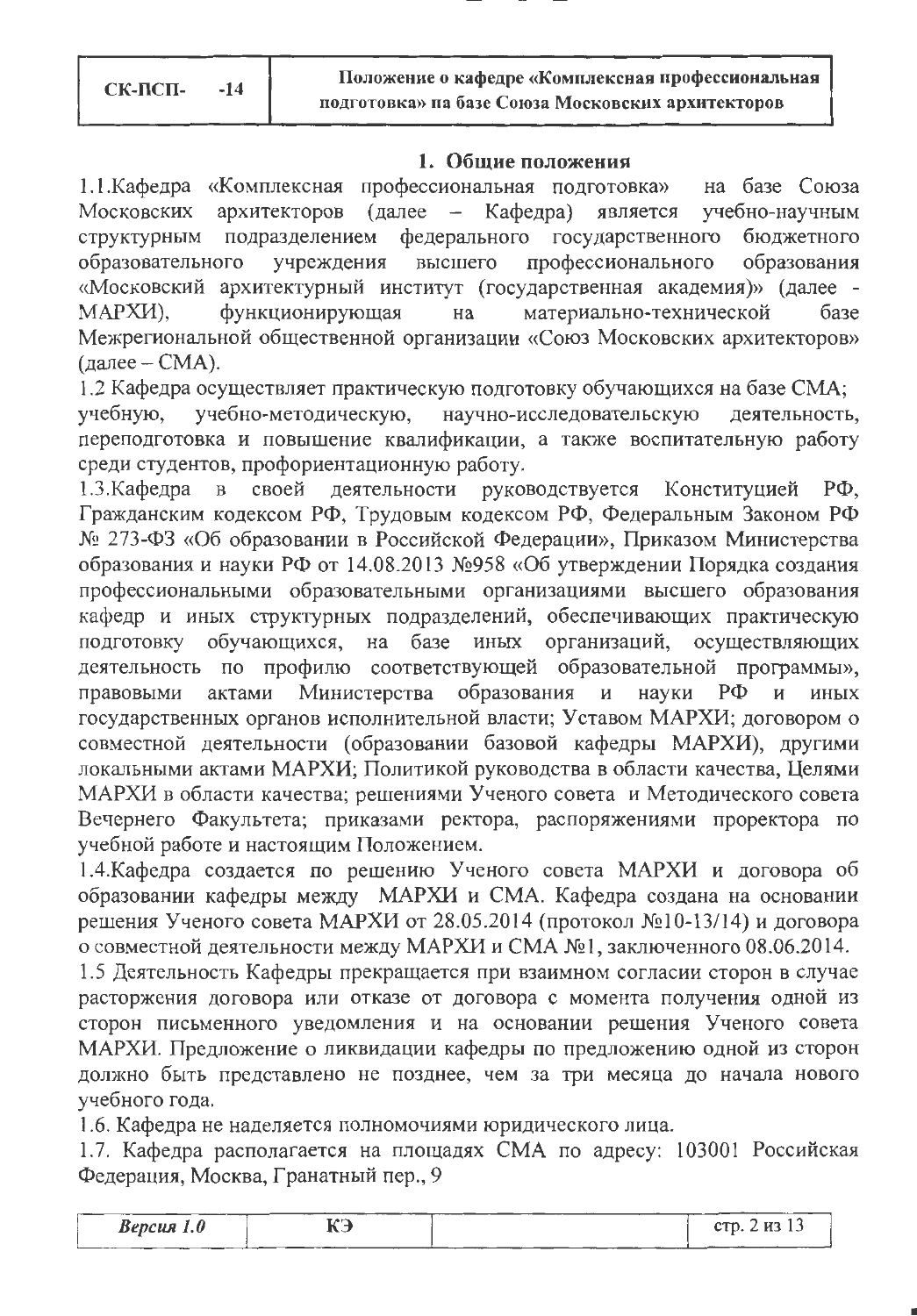$1.8.$ Кафедра использует для обеспечения своей деятельности учебнолабораторную, научную, информационную и материально-техническую базу МАРХИ и СМА, а также сторонних предприятий и учреждений на договорной основе.

1.9. Непосредственное руководство деятельностью Кафедры осуществляет заведующий кафедрой, избираемый Ученым советом МАРХИ путем тайного квалифицированных И3 числа наиболее авторитетных голосования И специалистов соответствующего профиля, имеющих, как правило, ученое звание профессора, доцента или ученую степень доктора наук, кандидата наук - штатных сотрудников МАРХИ или СМА.

1.10. Функции, обязанности и права заведующего Кафедрой прописаны в должностной инструкции, которая утверждается ректором.

1.11. Кафедра непосредственно подчиняется декану Вечернего факультета.

 $1.12$ . Управление деятельностью кафедры осуществляется на принципах единоначалия и коллегиальности.

1.13.Заведующий кафедрой осуществляет свою деятельность в соответствии с Положением о Кафедре, которую он возглавляет, и должностной инструкцией.

1.14. Коллегиальным органом управления Кафедрой является заседание Кафедры, под председательством заведующего кафедрой,  $\mathbf{B}$ проводимое котором научно-педагогические участие **BCe** работники, принимают включая совместителей. На заседании Кафедры рассматриваются основные вопросы деятельности и развития Кафедры. Учебно-вспомогательный персонал принимает участие в заседании Кафедры с правом совещательного голоса при рассмотрении отдельных вопросов, касающихся их деятельности.

1.15. Научно-образовательная деятельность Кафедры должна соответствовать планам учебной и научно-исследовательской работы МАРХИ, a также деятельности СМА Содержание и регламентацию работы Кафедры определяют годовые и перспективные планы работы Кафедры.

реализацию образовательных  $1.16.$ Право на программ высшего послевузовского профессионального образования Кафедра получает с момента выдачи МАРХИ лицензии на соответствующие направления подготовки и уровни образования.

в соответствии с Положением Кафедре 1.17.Заведующий кафедрой  $\mathbf{O}$ самостоятельно определяет объем учебной, учебно-методической, научноисследовательской, воспитательной и других видов деятельности преподавателей, в пределах своих полномочий издает распоряжения, обязательные для всех работников Кафедры, и несет персональную ответственность за результаты работы кафедры.

1.18. Содержание и регламентацию работы профессорско-преподавательского состава кафедры определяют должностные инструкции, трудовые договоры, индивидуальные планы работы преподавателя, графики работы преподавателя,

| Версия $1.0$ | КЭ | CTD. $3$ H <sub>3</sub> $13$ |
|--------------|----|------------------------------|
|              |    |                              |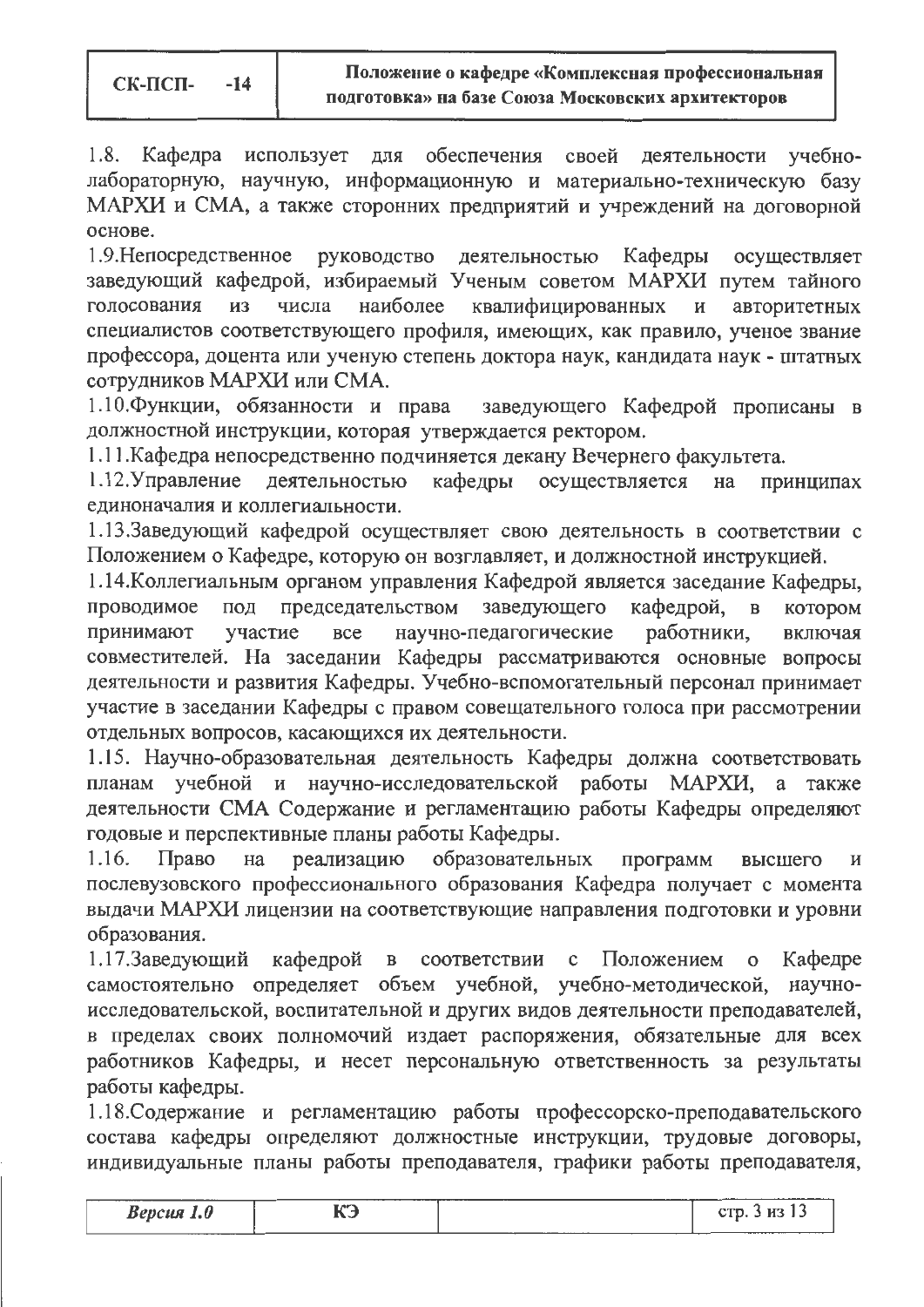СК-ПСП- $-14$ 

утвержденные расписания учебных занятий и экзаменов, графики учебного процесса.

1.19. Ответственность за обеспечение безопасных форм и методов обучения студентов во время исполнения ими своих учебных обязанностей на занятии несет преподаватель, проводящий занятие.

1.20. Ведение делопроизводства на кафедре возлагается на лаборанта кафедры. Он обеспечивает учет и прохождение документов в установленные сроки, информирует заведующего кафедрой о состоянии их исполнения, осуществляет ознакомление сотрудников с нормативными и методическими документами.

1.21. При реорганизации Кафедры имеющиеся на кафедре документы по основной деятельности должны быть своевременно переданы на хранение правоприемнику, а при ликвидации - в архив МАРХИ.

1.22.Заведующий кафедрой отчитывается в своей деятельности перед Ученым советом МАРХИ, ректором, деканом Вечернего факультета, проректорами.

1.23. Мониторинг деятельности Кафедры осуществляется порядке,  $\overline{B}$ установленном действующими локальными нормативными актами.

# 3. СТРУКТУРА, КАДРОВЫЙ СОСТАВ И РУКОВОДСТВО ДЕЯТЕЛЬНОСТЬЮ КАФЕДРЫ

3.1. Базовая кафедра входит в состав Вечернего факультета МАРХИ.

3.2. Штатное расписание Кафедры утверждает ректор МАРХИ по представлению декана Вечернего факультета.

3.3. Базовую кафедру возглавляет заведующий - штатный сотрудник МАРХИ или СМА, избираемый по конкурсу в соответствии с Уставом МАРХИ.

3.4. Заведующий кафедрой руководит всей деятельностью кафедры, в том числе:

обеспечивает выполнение решений Ученого совета МАРХИ, методического совета Вечернего факультета, приказов ректора;

обеспечивает взаимодействие Кафедры и СМА в выполнении стоящих перед кафедрой задач;

организует подбор (подготовку) и повышение квалификации работников кафедры;

в пределах установленных норм определяет нагрузку работников кафедры;

при необходимости организует разработку рабочих программ и методик преподавания обеспечиваемых Кафедрой учебных дисциплин, а также методик контроля усвоения студентами учебного материала;

планирует и контролирует подготовку учебников, учебных и методических пособий по дисциплинам кафедры, разработку и внедрение новых технологий обучения;

| $Bepc$ ия 1.0 | ¶r∩<br>r J | стр. 4 из 13 |
|---------------|------------|--------------|
|               |            |              |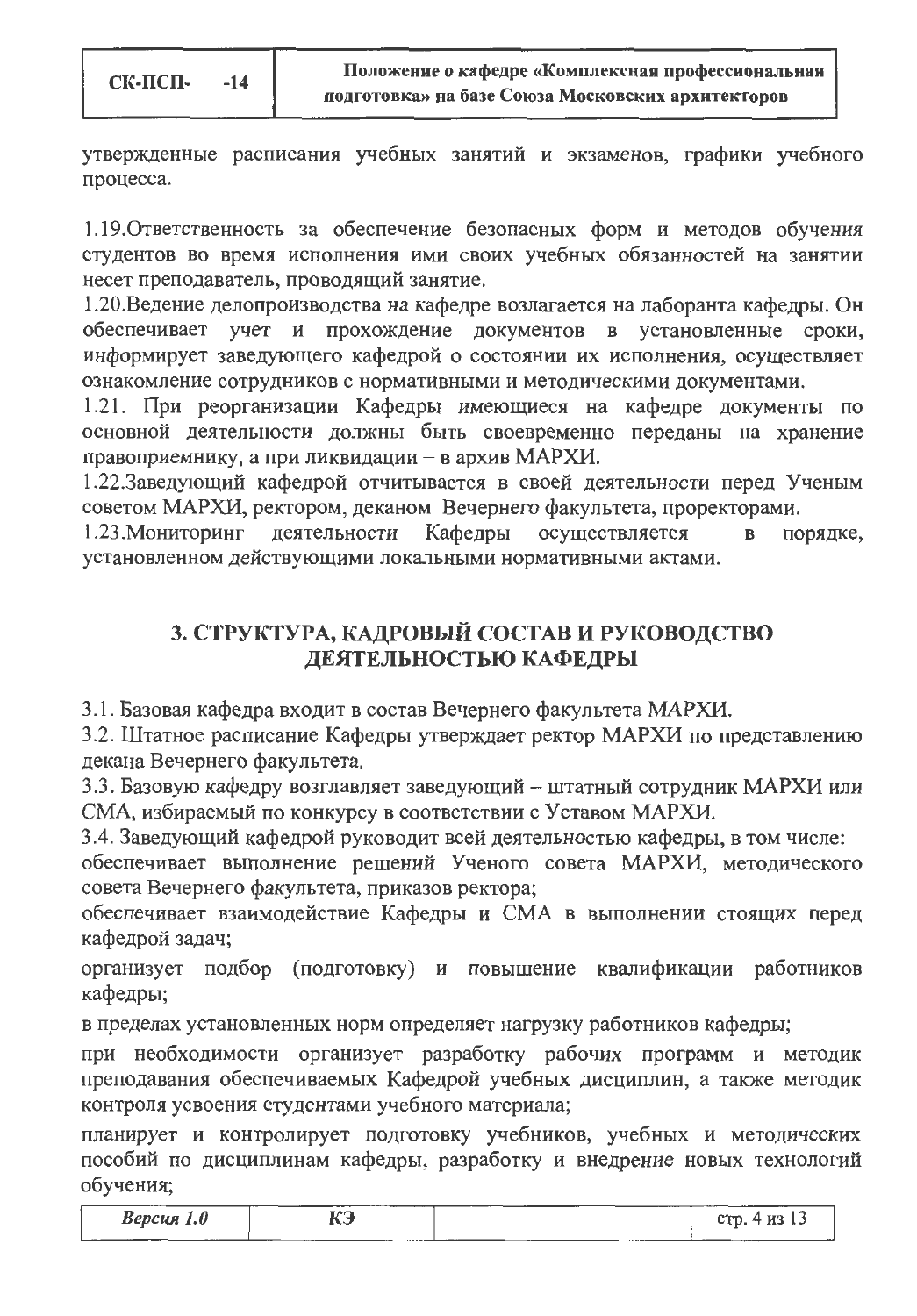планирует и организует проводимую кафедрой воспитательную работу;

организует выполнение всех НИОКР, ведущихся кафедрой;

организует разработку учебных планов подготовки специалистов, бакалавров и магистров по направлениям;

организует корректировку учебных планов в соответствии с потребностями рынка труда;

организует связи Кафедры с другими структурными подразделениями МАРХИ, с родственными кафедрами других вузов, с профильными организациями и предприятиями;

мероприятий обеспечению безопасности организует проведение  $\overline{10}$ жизнедеятельности и сохранности имущества.

3.5. Распоряжения заведующего кафедрой, связанные с деятельностью кафедры, обязательны для всех работников кафедры.

количественный профессиональный состав Кафедры 3.6. Структура,  $\mathbf{M}$ определяется с учетом объема и характера учебной нагрузки, выполняемой кафедрой в соответствии с учебными планами подготовки специалистов, а также характером и объёмом научной работы. Структура кафедры и её штаты ежегодно утверждаются ректором.

3.7.В состав кафедры могут входить:

- √ профессорско-преподавательский заведующий кафедрой, cocrab: профессора, доценты, старшие преподаватели, преподаватели, ассистенты;
- √ докторанты и аспиранты;
- √ учебно-вспомогательный персонал (старший лаборант и лаборанты).

3.8 Заведующий кафедрой может иметь заместителя, назначаемого из ППС Кафедры приказом ректора. Назначение заместителя может осуществляться при следующих условиях: ППС кафедры более 10 человек или заведующий кафедрой занимает эту должность на условиях совмещения или при условии преподавания на Кафедре двух и более межпрофильных дисциплин.

В целях рациональной организации сотрудничества с СМА на должности профессорско-преподавательского состава кафедры **MOLAL** быть приняты утвержденным профильные специалисты CMA, соответствующие квалификационным требованиям, на условиях штатного совместительства или на время выполнения определенной работы.

#### 4. Основные задачи

4.1. Цель создания Кафедры - интеграция научного, образовательного, инновационного и технологического потенциала МАРХИ и СМА в следующих направлениях:

| <b>Версия</b> 1.0 | КЭ<br>____ | ---- | CTD.5<br>7 H3 IS |
|-------------------|------------|------|------------------|
|                   |            |      |                  |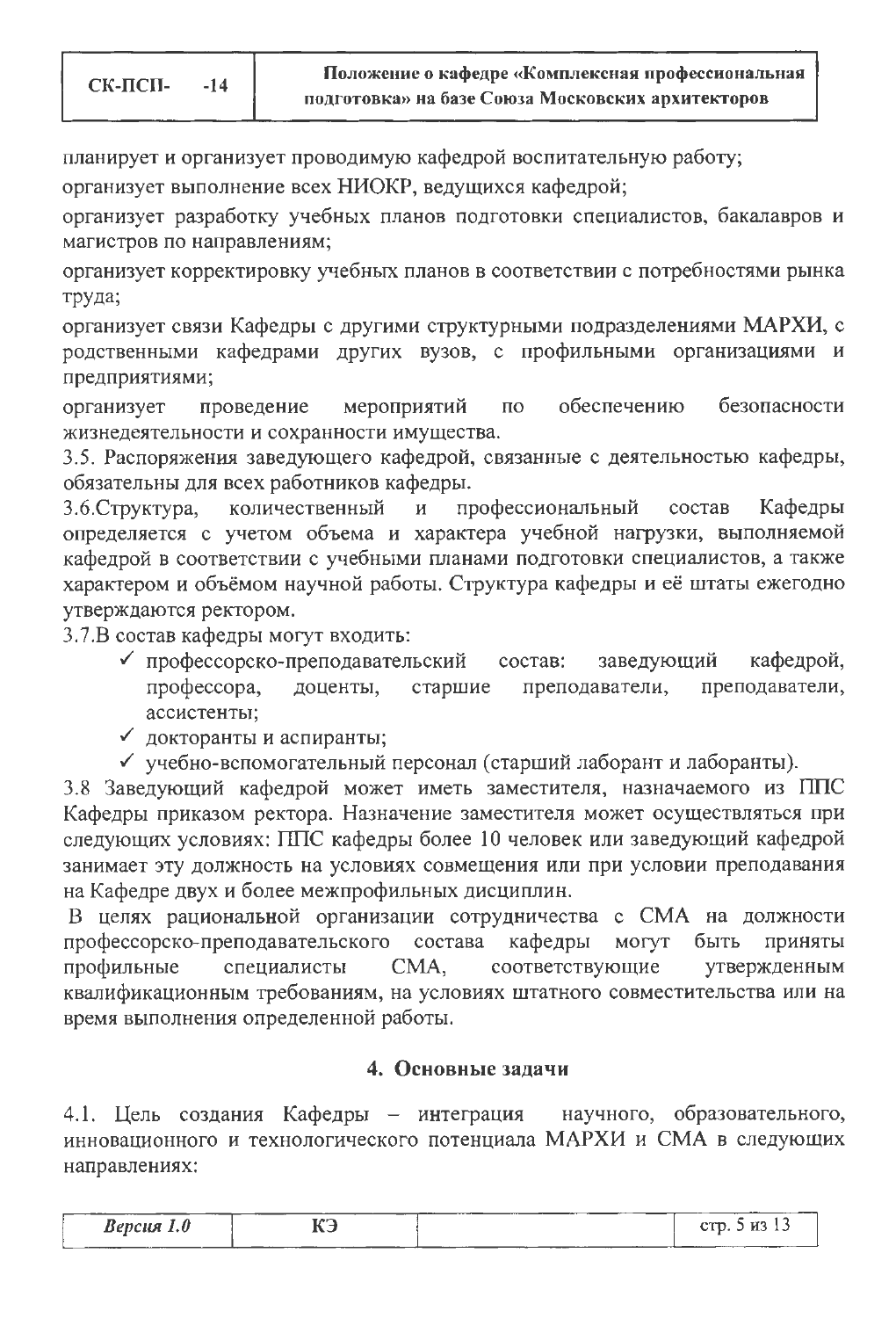4.1.1. углубленная подготовка бакалавров, специалистов и магистров по направлениям: «Архитектура», «Градостроительство», «Дизайн архитектурной среды»;

 $4.1.2.$ организационно-методическое сопровождение данных направлений подготовки для студентов и магистрантов очной и очно-заочной форм обучения.

4.2. Основными задачами Кафедры являются:

4.2.1 обеспечении практической подготовки обучающихся на базе СМА;

4.2.2 формирование у студентов профессиональных компетентностей для профессиональной деятельности в области архитектуры;

4.2.3 непрерывное улучшение качества образовательной деятельности соответствии с Политикой и Целями руководства в области качества с учетом динамично изменяющихся потребностей рынка образовательных услуг и рынка труда.

 $4.2.4$ эффективное использование образовательных внедрение  $\mathbf{N}$ новых технологий и результатов научной деятельности

4.2.5. повышения эффективности использования материально-технической базы и кадрового потенциала МАРХИ и СМА.

### 5. Функции

5.1. Кафедра выполняет следующие основные функции:

реализацию совместных образовательных программ по направлению кафедр МАРХИ, включая:

учебных программ  $5.1.1$ реализацию образовательных высшего профессионального образования;

5.1.2 практическую подготовку научных и научно-педагогических кадров высшей квалификации в магистратуре и аспирантуре;

5.1.3 переподготовку и повышение квалификации работников сферы науки и образования;

5.1.4. организацию и проведение мероприятий по научно-информационному обмену в форме конференций, семинаров, симпозиумов, выставок, совещаний, форумов, и в иных формах, направленных на обмен опытом, научной и практической информацией, укрепление взаимовыгодных связей;

5.1.5. организацию и проведение курсов, лекций, семинаров, тренингов, мастерклассов и других обучающих мероприятий.

# 5.2 Кафедра организует:

- все виды учебной, научной, учебно-исследовательской, методической деятельности и самостоятельную работу студентов;
- √ мониторинг и корректировку учебно-воспитательного процесса;

| $Bepcu$ я 1.0 | C N |       | стр. 6 из 1 $\sigma$ |
|---------------|-----|-------|----------------------|
|               |     | _____ |                      |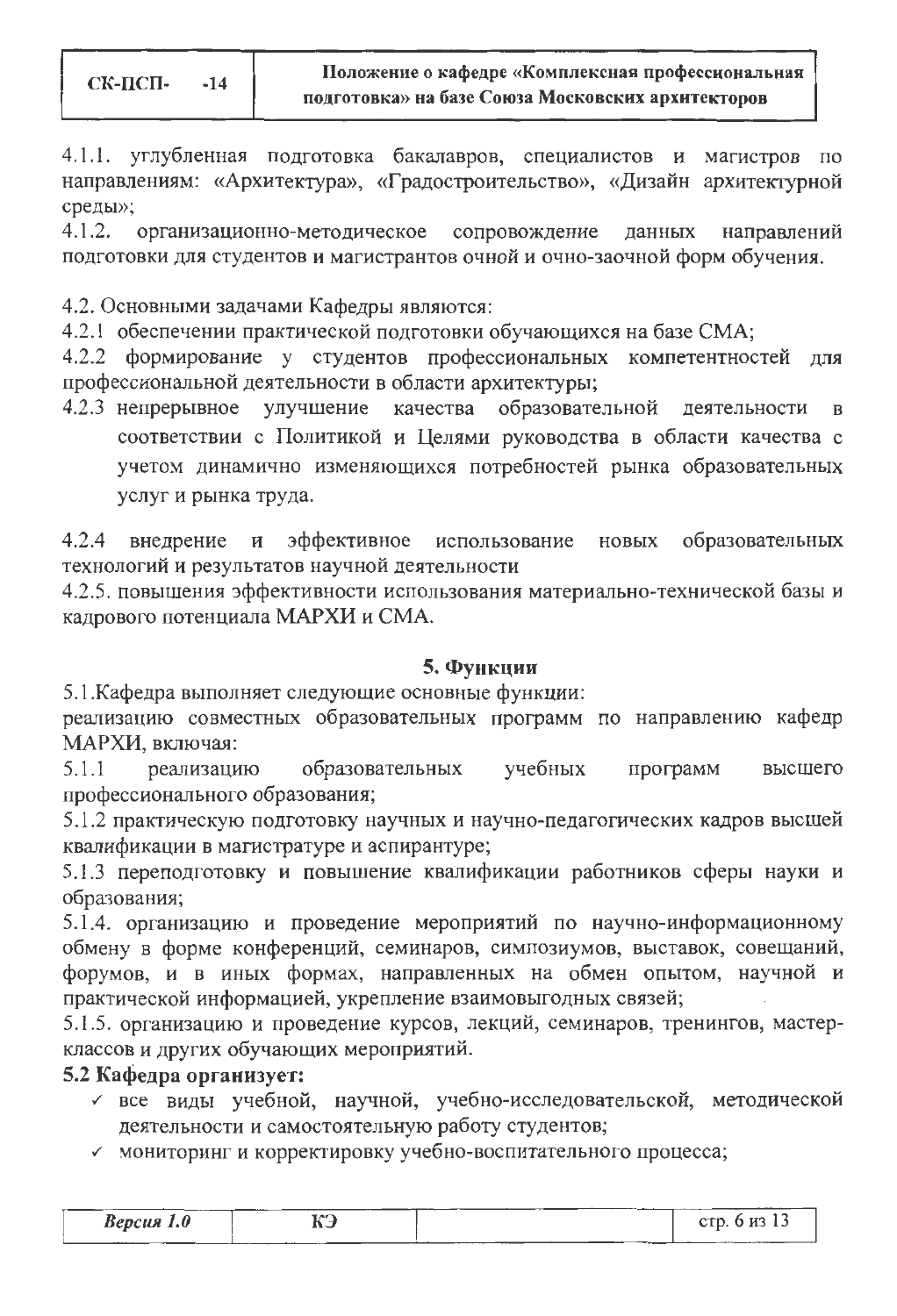- √ постоянное сотрудничество с другими кафедрами, учреждениями  $\mathbf H$ организациями образования;
- √ повышение квалификации научно-педагогических кадров;
- √ научно-исследовательскую работу аспирантов, докторантов, соискателей, преподавателей кафедры;
	- обеспечивает:
- √ разработку учебно-методических комплексов, планов, программ, пособий, учебников материалов,  $\, {\bf B}$ соответствии государственными  $\mathbf c$ образовательными стандартами;
- √ мониторинг профессиональной подготовки развития студентов  $\boldsymbol{\mathrm{M}}$ И преподавателей;
- У учебный процесс комплектами методической документации, информацией об учебной и научной литературе, учебными материалами и пособиями;
- √ вариативную подготовку студентов в соответствии с учебными планами, потребностями обучающихся зависимости возможностей  $\, {\bf B}$ **OT** преподавателей, а также в соответствии с потребностями общества;
- √ интеграцию, преемственность последовательность учебно-И воспитательного процесса;
- √ преемственность поколений профессорско-преподавательского состава кафедры;
	- осуществляет:
- √ методическое обеспечение учебно-воспитательного  $\overline{M}$ научноисследовательского процесса;
- $\sqrt{M}$  меры по обеспечению безопасности жизнедеятельности, также социальной защиты преподавателей.

# 6. ФИНАНСОВАЯ ДЕЯТЕЛЬНОСТЬ КАФЕДРЫ

6.1. Финансирование деятельности кафедры осуществляется за счет федерального бюджета, в установленном порядке выделяемых МАРХИ, средств МАРХИ от приносящей доход деятельности (в частности, полученных за образовательные услуги на Вечернем факультете МАРХИ).

6.2. Кафедра может самостоятельно вести работу по привлечению средств от приносящей доход деятельности за счет оказания платных образовательных услуг и выполнения НИОКР на основании действующих в МАРХИ положений.

6.3. Оплата труда персонала Кафедры осуществляется на основании заключенных трудовых договоров в соответствии с утвержденным штатным расписанием в пределах средств, выделяемых на эти цели МАРХИ.

| стр. 7 из 13<br>КЭ<br>$Bepc$ ия 1.0 |
|-------------------------------------|
|-------------------------------------|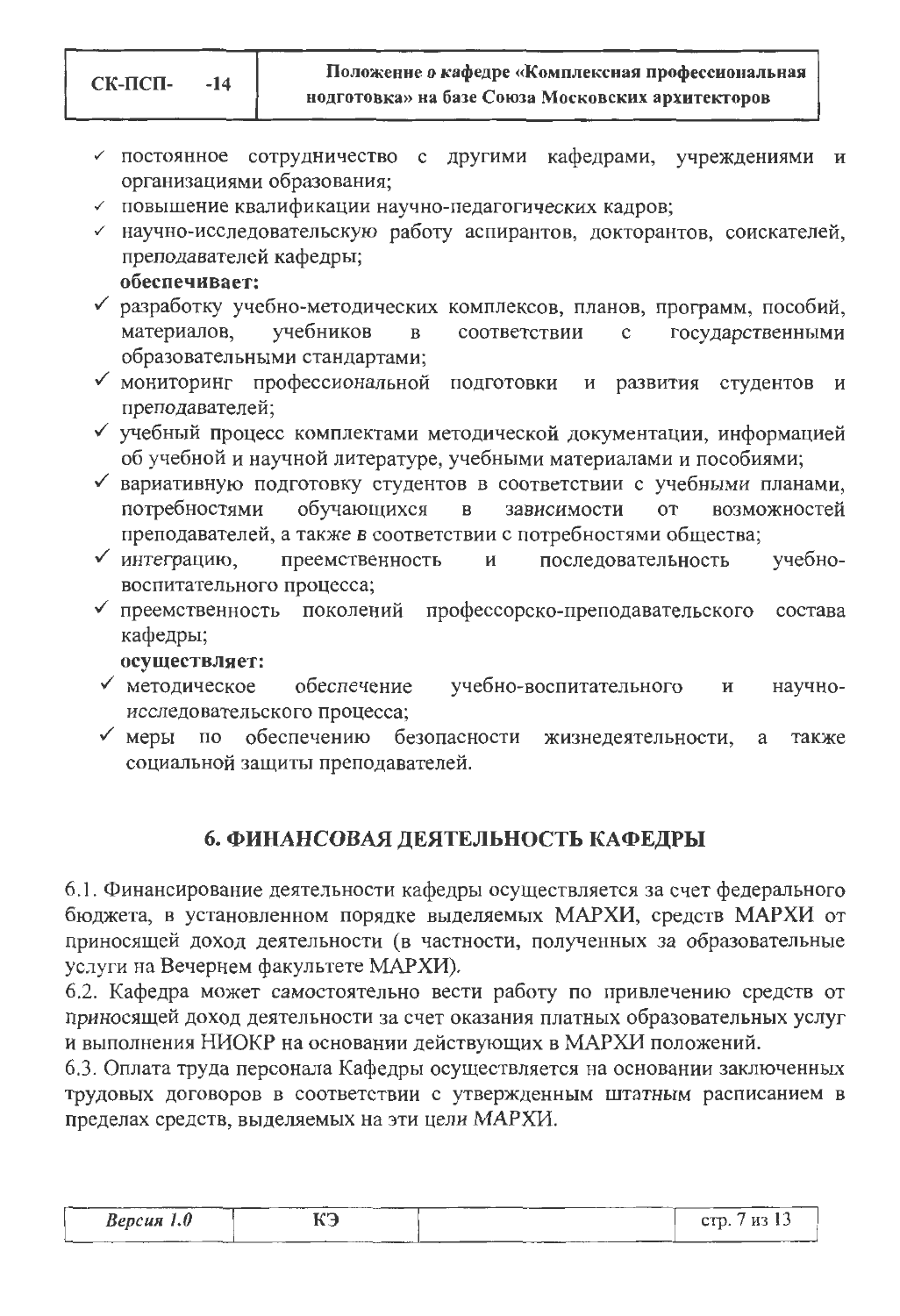### 7. Взаимоотношення. Связи

7.1 Кафедра осуществляет взаимодействие с Межрегиональной общественной организацией «Союз Московских архитекторов» в соответствии с договором о совместной деятельности, другими организациями.

7.2 Кафедра осуществляет взаимодействие с родственными кафедрами других вузов, с профильными организациями и предприятиями.

7.3.В целях организации и качественного обеспечения учебного процесса всеми необходимыми документами, необходимыми материалами, техническими средствами обучения кафедра взаимодействует с учебными И иными структурными подразделениями МАРХИ. Механизмы взаимодействия Кафедры конкретизируются и формулируются в отдельных локальных актах института в соответствии с утвержденным документооборотом.

7.4. К деятельности Кафедры могут быть привлечены сотрудники подразделений СМА, профессорско-преподавательский состав, инженерно-научные работники и студенты МАРХИ, деятельность которых про профилю совпадает с выполнением учебно-научных программ Кафедры.

7.5. Кафедра поддерживает взаимоотношения с выпускниками МАРХИ.

## 8. Права н обязанности

8.1. Научно - педагогические работники Кафедры обязаны:

- √ осуществлять свою деятельность на высоком профессиональном уровне, обеспечивать в полном объеме реализацию преподаваемых учебных дисциплины (модуля) в соответствии с утвержденной рабочей программой;
- √ соблюдать правовые, нравственные и этические нормы, следовать требованиям профессиональной этики;
- √ уважать честь и достоинство обучающихся и других участников образовательных отношений;
- √ развивать у обучающихся познавательную активность, самостоятельность, инициативу, творческие способности, формировать гражданскую позицию, способность к труду и жизни в условиях современного мира, формировать у обучающихся культуру здорового и безопасного образа жизни;
- √ применять педагогически обоснованные и обеспечивающие высокое качество образования формы, методы обучения и воспитания;
- У учитывать особенности психофизического развития обучающихся И состояние их здоровья, соблюдать специальные условия, необходимые для получения образования лицами с ограниченными возможностями здоровья, взаимодействовать при необходимости с медицинскими организациями;
- √ систематически повышать свой профессиональный уровень;
- √ проходить аттестацию на соответствие занимаемой должности в порядке, установленном законодательством об образовании;

| <b>Версия</b> 1.0 | <b>EAM</b> | $M3$ 13<br>em |
|-------------------|------------|---------------|
| ______            |            |               |
|                   |            |               |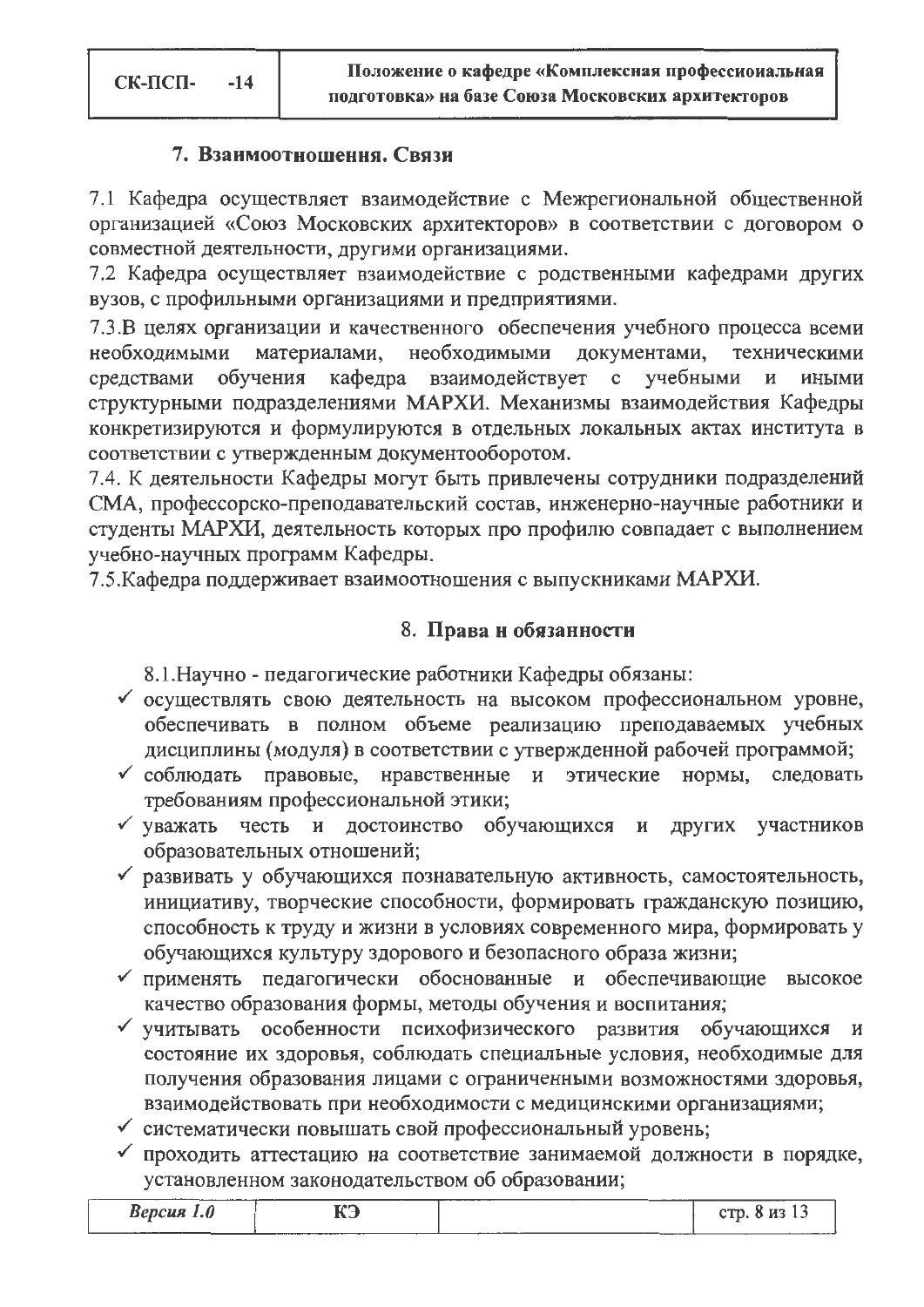СК-ПСП- $-14$ 

- √ проходить в соответствии с трудовым законодательством предварительные при поступлении на работу и периодические медицинские осмотры, а также внеочередные медицинские осмотры по направлению работодателя;
- проходить в установленном законодательством Российской Федерации порядке обучение и проверку знаний и навыков в области охраны труда;
- √ соблюдать Устав МАРХИ, Положение о Кафедре, Правила внутреннего трудового распорядка;
- обеспечивать выполнение Политики и Целей руководства в области качества в рамках своей деятельности.

8.2.Заведующий Кафедрой имеет право:

- √ предлагать перечень наименований дисциплин по выбору и количество часов **HX** изучение  $\overline{B}$ рамках требований государственного на образовательного стандарта высшего профессионального образования;
- √ устанавливать темы курсовых работ в соответствии с учебным планом;
- √ реализовывать права, указанные  $\overline{\mathbf{B}}$ Федеральном государственном образовательном стандарте высшего профессионального образования, при формировании соответствующей образовательной профессиональной программы.
- использовать закрепленные за кафедрой помещения для проведения консультаций, дополнительных учебных занятий студентами,  $\overline{c}$ обучающимися по основной образовательной программе, для проведения научных исследований по плану кафедры и консультаций аспирантов;

## 8.3. Работники кафедры имеют право:

Педагогические работники имеют следующие трудовые права и социальные гарантии:

- право на сокращенную продолжительность рабочего времени;
- право на дополнительное профессиональное образование по профилю педагогической деятельности не реже чем один раз в три года;
- $\sqrt{\quad}$  право ежегодный основной удлиненный оплачиваемый на отпуск, определяется продолжительность которого Правительством Российской Федерации;
- √ право на длительный отпуск сроком до одного года не реже чем через каждые десять лет непрерывной педагогической работы в порядке, установленном федеральным органом исполнительной власти, осуществляющим функции по выработке государственной политики и нормативно-правовому регулированию в сфере образования;
- √ право на досрочное назначение трудовой пенсии по старости в порядке, установленном законодательством Российской Федерации;
- √ право на предоставление педагогическим работникам, состоящим на учете в качестве нуждающихся в жилых помещениях, вне очереди жилых помещений

| ----<br>Kencus | <b>TACK</b><br>____ | $- - -$<br>--<br>______ |
|----------------|---------------------|-------------------------|
|                |                     |                         |